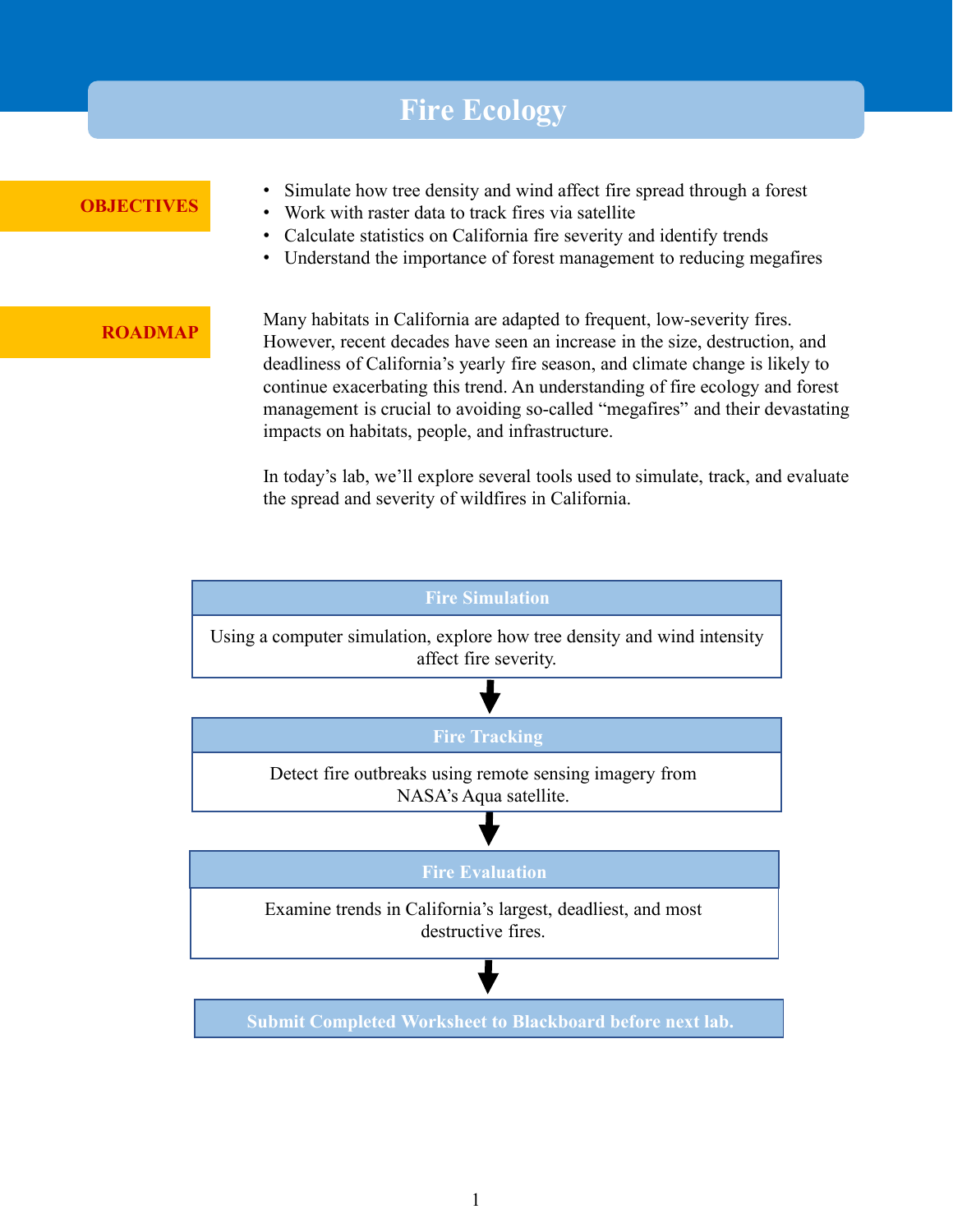## **Fire Simulation**

### **BACKGROUND**

The **severity** of a wildfire, or how much damage it causes to soil and vegetation, is influenced by both climate and landscape structure. Forests with spread-out trees and open understories have low **fuel load**, enabling fire to move quickly over the ground without causing much damage. In contrast, dense forests with overgrown understories have a high fuel load and are more vulnerable to higherseverity crown fires that spread into the tree canopy. Fire severity also increases in hot, dry conditions. **Wind** plays a large role in fire spread, pushing fires to cover larger areas while also increasing the risk of embers "jumping" into the canopy or over fire breaks.



**RANK1** 

## **RANK3**

**RANK4** 

**RANK6** 

**SIMULATION** Computer simulations are a valuable tool for understanding natural processes, such as how fire spreads through a forest. By simulating fire spread under different scenarios of tree density, wind, etc., land managers can better prepare for and respond to fire outbreaks.

Open a web browser and navigate to **[shodor.org/interactive/activities/ABetterFire](http://www.shodor.org/interactivate/activities/ABetterFire/)**/. This website offers several ecology simulations (accessible via the "Learner" tab), but we'll focus on the "A Better Fire!!" simulation, which allows us to examine how fire spread is influenced by tree density and wind. You should see a window similar to the screenshot below.

For forest size, we'll stick with the default of 128x128, meaning our simulation box is 128 pixels on each side. Every green pixel in the box represents a tree in our virtual forest, while every brown pixel is a patch of dirt without a tree.

| <b>ADVANCED FIRE!!</b>                                                                 |  |
|----------------------------------------------------------------------------------------|--|
| Wind Control Forest Tree Density                                                       |  |
| The next generated forest<br>Ń<br>will be 67% full of trees.                           |  |
| Size For Next Generated Forest                                                         |  |
| ○256x256 0128x128 064x64                                                               |  |
| <b>REGROW FOREST</b>                                                                   |  |
| <b>PLEASE CLICK ON A PLACE</b><br>IN THE FOREST TO MAKE<br><b>THE LIGHTNING STRIKE</b> |  |
| © Shodor                                                                               |  |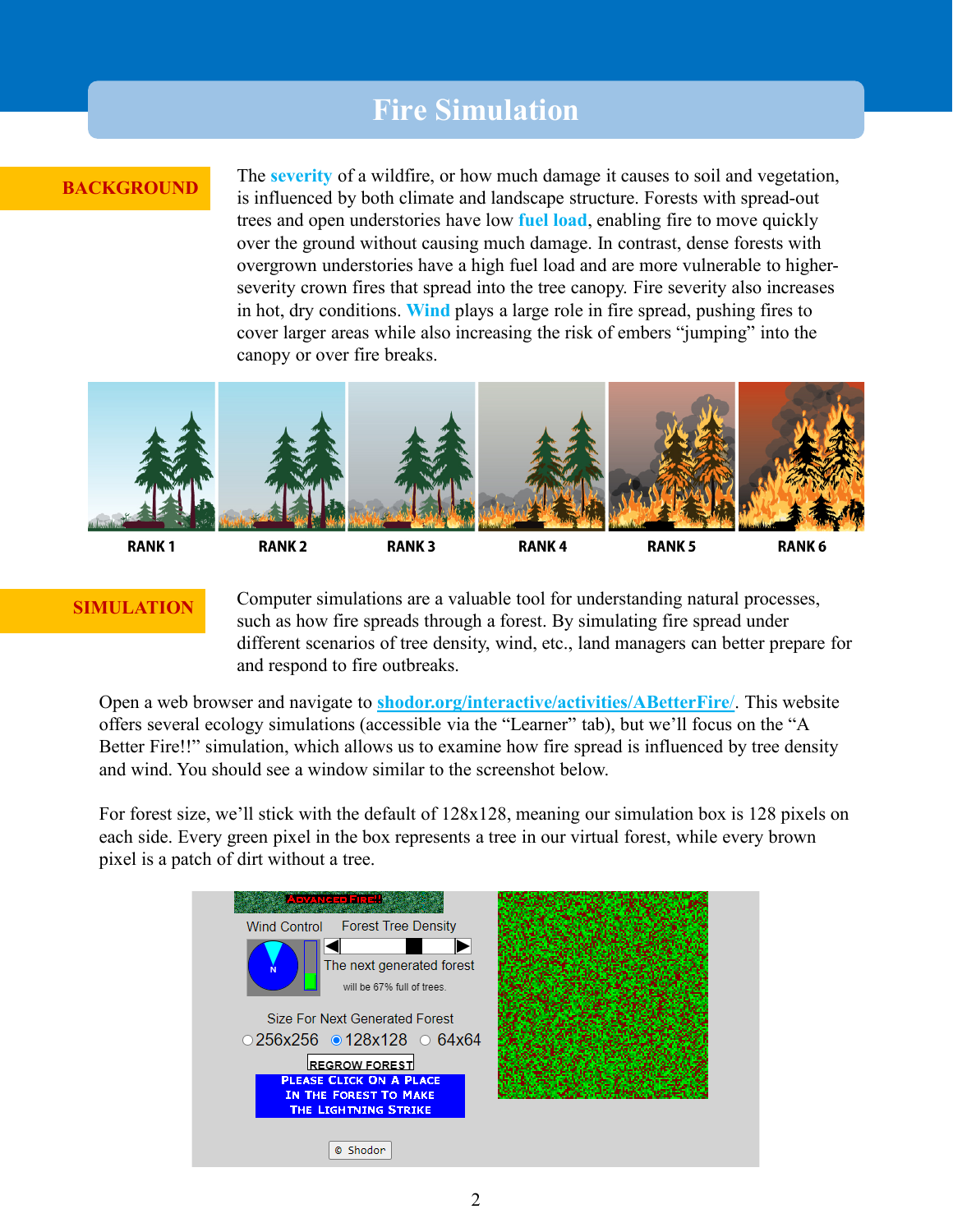# **Fire Simulation**

#### Name:

Let's start by investigating how tree density impacts the spread of fire through our virtual forest. Find the "Forest Tree Density" slider, then click the left arrow until "The next generated forest will be 52% full of trees." Once you've selected the correct percentage value, click the "Regrow Forest," button, which generates a new forest that is 52% covered by trees in randomly generated positions.

To start a fire, click in the approximate center of the forest (the simulation lets you start a fire anywhere, but to standardize our process, we'll start all our fires in the center). You must click on a green square to start a fire, otherwise you will receive an error message. As the fire spreads, burned trees turn from green to black. Once the fire stops spreading, an output at the bottom left of the box will tell you what percent of trees were burned. Record this value in "Trial 1" of the table below.

Because simulations yield random results every time, we should perform multiple replicates to reduce the bias of any outliers. Keeping the tree density at 52%, click the "Regrow Forest" button then perform a second trial by starting a new fire. Record the results for a total of five trials for each of the density percentages in the table. Make sure to "Regrow Forest" before starting each new trial or after changing the tree density! Once you've completed your trials, calculate the average percent of trees burned for each forest density.

| Forest<br><b>Density</b> | <b>Trial</b> | <b>Trial</b> | <b>Trial</b><br>3 | <b>Trial</b><br>4 | <b>Trial</b><br>$\mathbf{c}$ | Average |
|--------------------------|--------------|--------------|-------------------|-------------------|------------------------------|---------|
| 52%                      |              |              |                   |                   |                              |         |
| 54%                      |              |              |                   |                   |                              |         |
| 56%                      |              |              |                   |                   |                              |         |
| 58%                      |              |              |                   |                   |                              |         |
| 60%                      |              |              |                   |                   |                              |         |
| 62%                      |              |              |                   |                   |                              |         |
| 64%                      |              |              |                   |                   |                              |         |

#### **Percent of Trees Burned, No Wind:**

What trend do you see in percent of trees burned as forest density increases? Is this pattern gradual, or does it happen suddenly?

Within each forest density, how similar were the results of each trial? What causes this variation?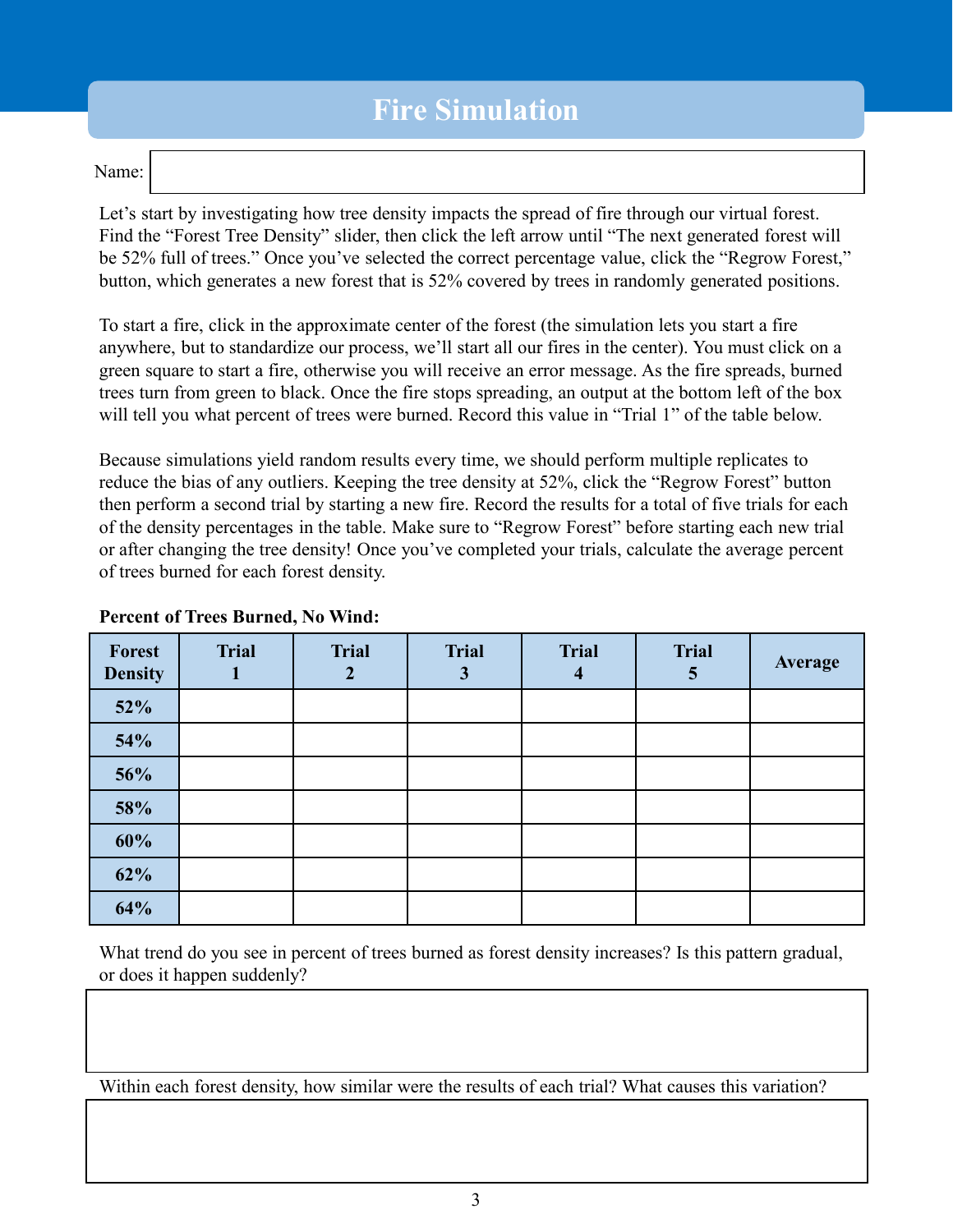# **Fire Simulation**

#### Name:

Next, let's investigate how wind affects fire spread at different tree densities. Set tree density back to 52%. Next, inspect the "Wind Control" tool at the top left of the box. We will leave the wind direction blowing north. The bar to the right of the pie chart controls three levels of wind strength: low (green), medium (yellow), and high (red). Click the center of the bar to change wind strength to medium, which should turn the bar yellow.

At medium wind speed, fill out the table below by performing five trial fires for each of the three tree densities. As we did in the previous exercise, reset your forest after each trial and calculate the average of your trials for each density.

| <b>Forest</b><br><b>Density</b> | <b>Trial</b> | <b>Trial</b> | <b>Trial</b><br>ມ | <b>Trial</b> | <b>Trial</b><br>J | Average |
|---------------------------------|--------------|--------------|-------------------|--------------|-------------------|---------|
| 52%                             |              |              |                   |              |                   |         |
| 58%                             |              |              |                   |              |                   |         |
| 64%                             |              |              |                   |              |                   |         |

**Percent of Trees Burned, Medium Wind:**

Finally, change the wind intensity to high by clicking the top of the bar (should change the color to red), then repeat your simulation process to fill out the table below.

### **Percent of Trees Burned, High Wind:**

| <b>Forest</b><br><b>Density</b> | <b>Trial</b> | <b>Trial</b> | <b>Trial</b><br>J | <b>Trial</b> | <b>Trial</b><br>J | Average |
|---------------------------------|--------------|--------------|-------------------|--------------|-------------------|---------|
| 52%                             |              |              |                   |              |                   |         |
| 58%                             |              |              |                   |              |                   |         |
| 64%                             |              |              |                   |              |                   |         |

For a given forest density, what effect does wind strength have on percent of trees burned? Is this pattern the same for lower forest densities as it is for higher densities?

What implications do your simulations have for managing forests to minimize wildfire spread?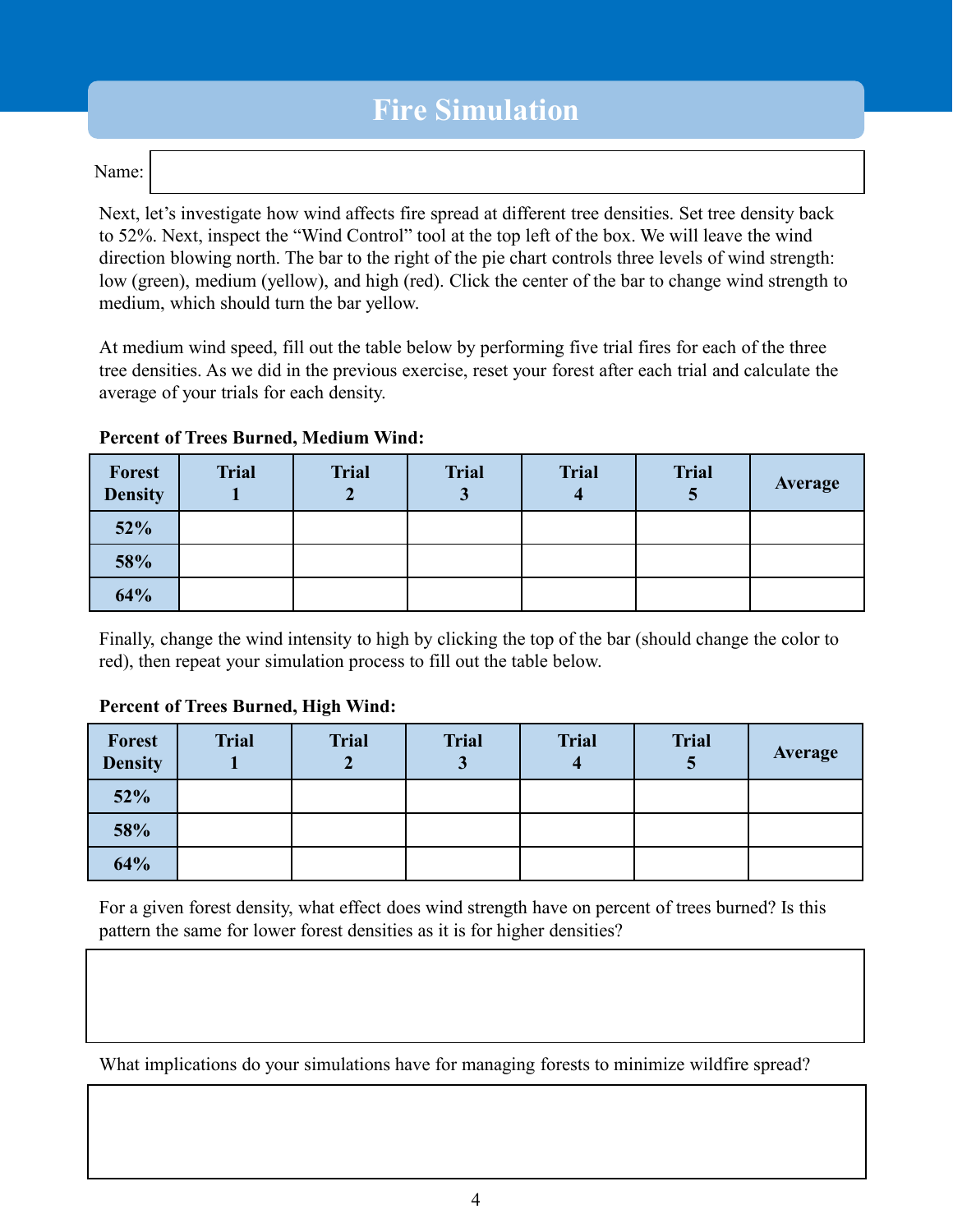## **Fire Tracking**

#### **BACKGROUND**

Tracking the spread of large wildfires can be difficult to do from the ground, and plumes of smoke can obscure wide areas beyond a fire's actively burning perimeter. For these reasons, fire monitoring often relies on **remote sensing** – observing and measuring an object without coming into contact with it.

**Satellite imagery** is a type of remote sensing. Satellites collect data in the form of **rasters**, or energy-sensing pixels arranged into a grid. A standard photograph is a raster where each pixel is programmed to detect visible light wavelengths corresponding to different colors. Many satellites are equipped to do more than simply take pictures, including sensors for environmental data such as radio waves or X-rays. FireSat is a system of 200 satellites being developed by NASA to detect wildfires via infrared energy.

**NASA'S EYES** The NASA's Eyes program will allow us to explore remote sensing of fires using satellite detection of carbon monoxide, a pollutant common in smoke (note: here, we are not focusing on active fire perimeter, but on smoke detection).

In your web browser, navigate to **[eyes.nasa.gov.](https://eyes.nasa.gov/)** Scroll down to "Eyes on the Earth" and download the program to your computer. Once installed, launch the program by finding its folder and doubleclicking the launch icon, or select "Launch" from NASA's website.

Eyes on the Earth will show you a 3D rendition of the planet overlayed with various satellite rasters. Start by finding the "Speed" slider on the bottom of the screen and sliding it all the way to the left, holding the Earth's position still. Click and drag the Earth to position North America in the middle of the screen.

At the top of the screen, find the "Vital signs of the Planet" section and select "Carbon Monoxide." The map displayed shows a three-day average of carbon monoxide (CO) levels detected by the Atmospheric Infrared Sounder (AIRS) instrument on the Aqua satellite.

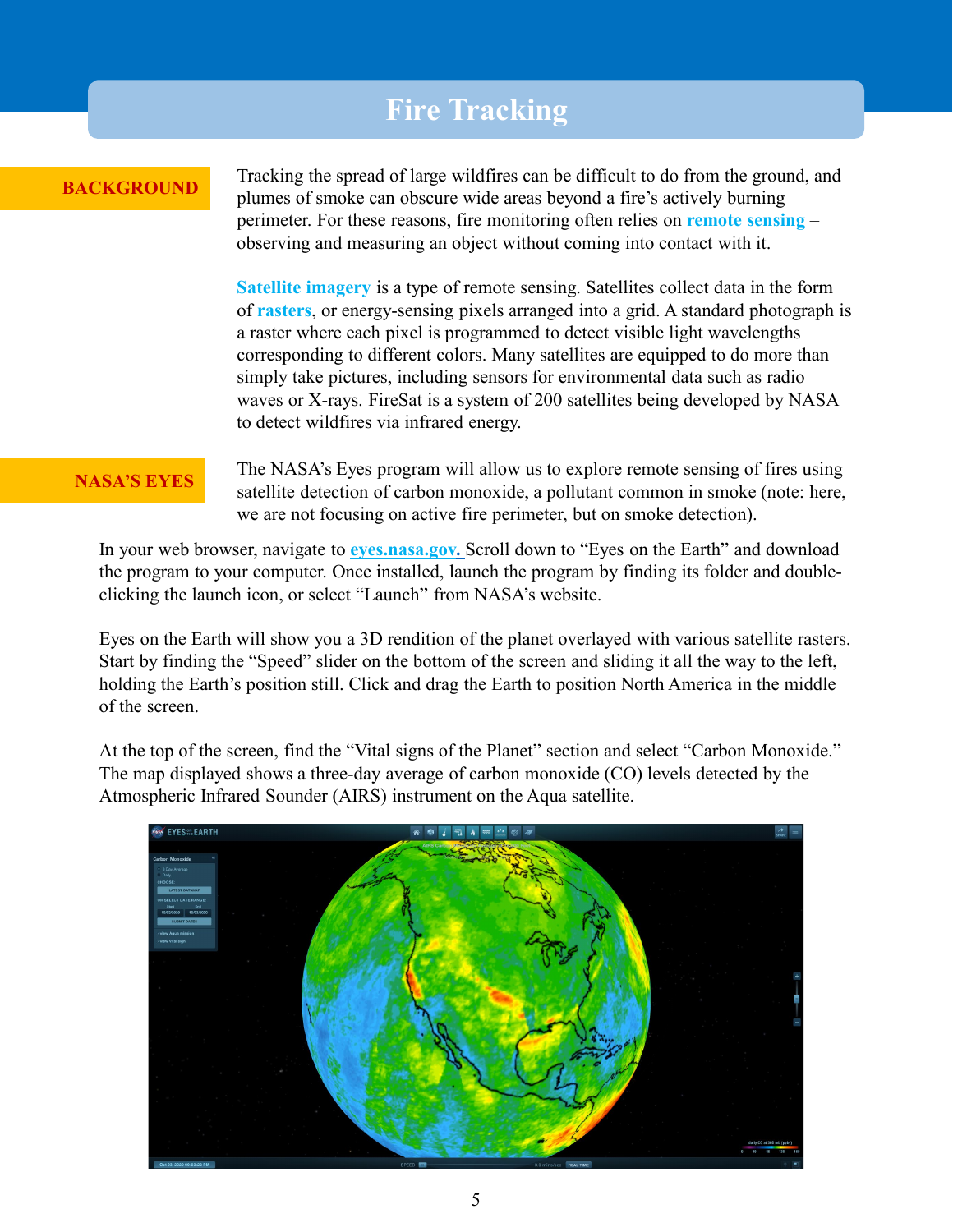# **Fire Tracking**

#### Name:

Based on carbon monoxide given off by smoke, we will attempt to detect the start dates of several historic California fires. On the left, find the Carbon Monoxide box and click "Choose Dates." Select 5/25/13 as the start date and 6/25/13 as the end date, then click "Submit Dates."

During this time period, the Powerhouse Fire in Los Angeles began. Hit the pause button in the Carbon Monoxide window to prevent autoplaying, then click the right arrow to advance forward frame by frame (the display date is printed in the center top of the screen in white text and may be hard to see against the bright background).

When is the first date you detect CO from the Powerhouse Fire?

Take a screenshot that shows the CO plume indicating the fire. Add it below, or upload attachment.

When is the last date you are able to see CO from this fire?

Identify the start and end dates for the following fires:

#### **Rim Fire, Northern California, Date Range 8/10/13 to 9/10/13**

Start Date: End Date:

### **July Complex Fire, Northern California, Date Range 7/24/14 to 8/24/14**

Start Date: End Date: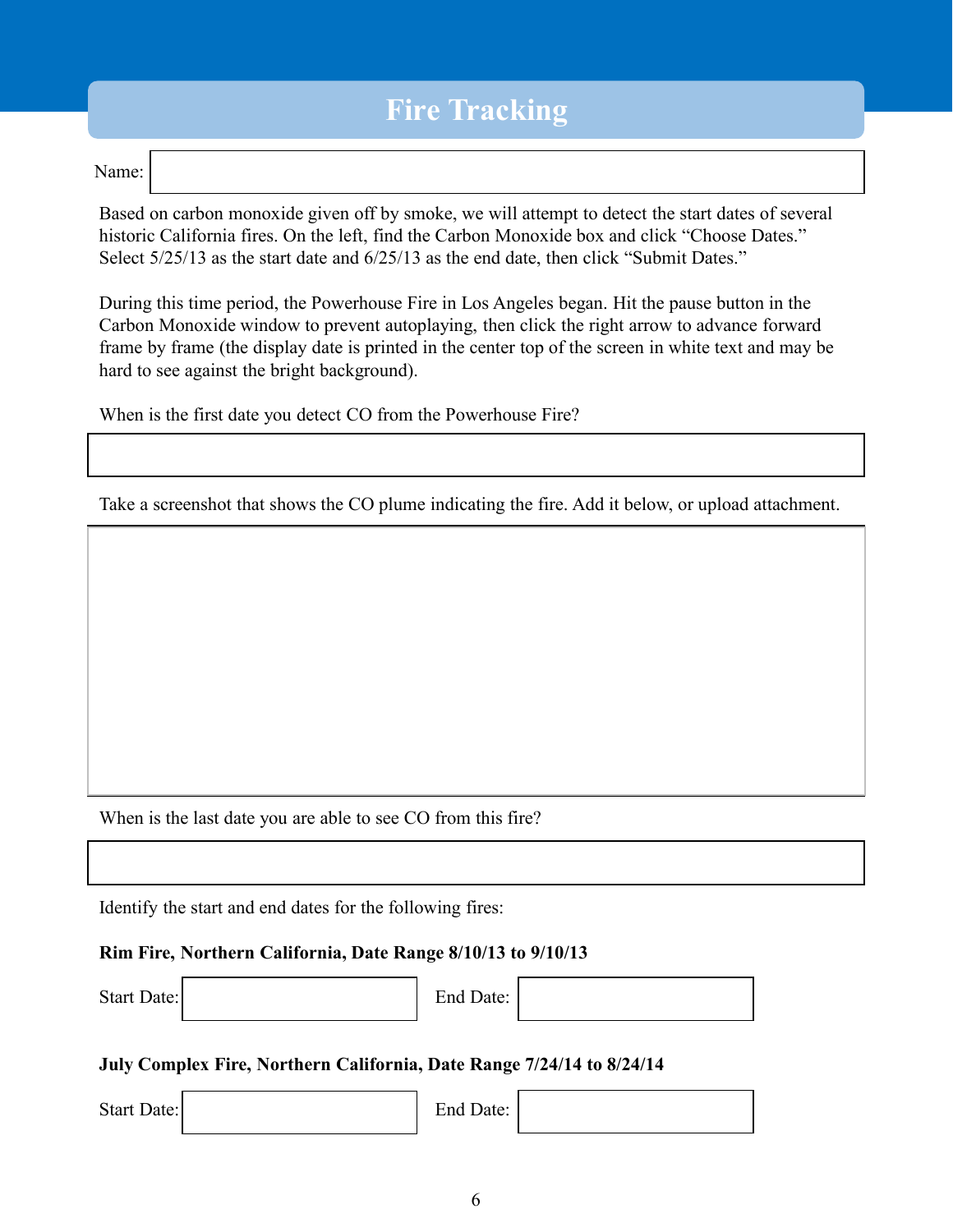# **Fire Tracking**

#### Name:

Depending on fire size and wind conditions, smoke can carry pollutants such as carbon monoxide far beyond the actively burning perimeter. We can track smoke spread via remote sensing.

Using the Eyes on the Earth program, let's investigate smoke spread from the devastating California wildfires in August 2020, including four of the top 20 largest wildfires ever recorded in the state. Set the date range from August 1 2020 to October 1 2020. Click the play button and watch for the smoke coming from California. Follow the plume of smoke as it moves (you may need to spin the globe a bit to keep it in sight).

Describe the approximate size and spread of smoke from the 2020 California wildfires.

Are wildfires just a "California problem"? Why or why not?

So far, we've focused on large fires that are relatively easy to detect via satellite. However, spatial resolution is important in remote sensing. If a 5x8 pixel sensor observes a 25x40 meter area, each pixel is detecting 25 (5x5) square meters of surface area. How, then, does the resolution of our imagery affect our ability to detect fires?